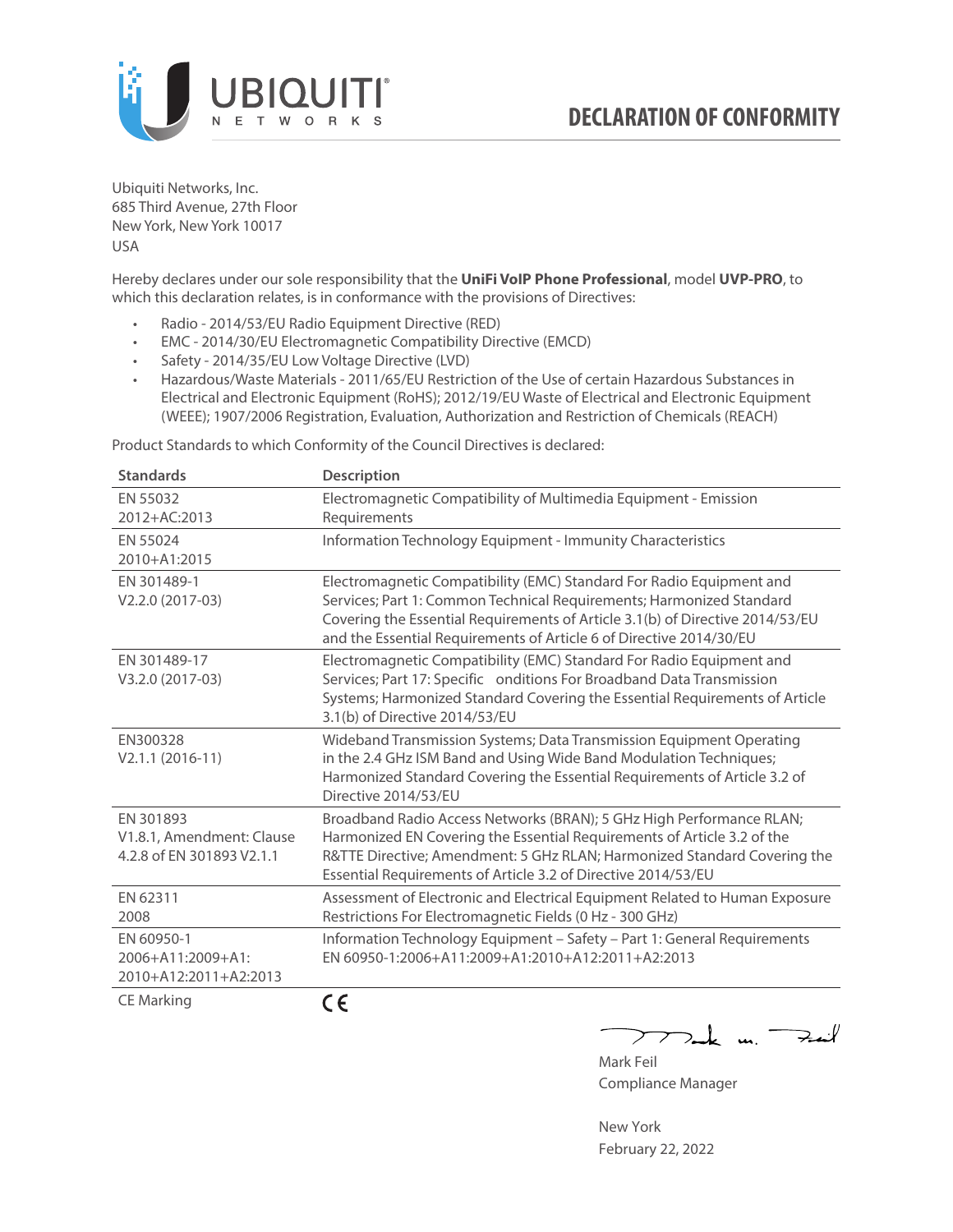

# **български** [Bulgarian]

С настоящото UBIQUITI NETWORKS декларира, че този тип радиосъоръжение UniFi VoIP Phone Professional е в съответствие с Директива 2014/53/ЕС. Цялостният текст на ЕС декларацията за съответствие може да се намери на следния интернет адрес: **[www.ubnt.com/compliance](http://www.ubnt.com/compliance)**

# **Hrvatski** [Croatian]

UBIQUITI NETWORKS ovime izjavljuje da je radijska oprema tipa UniFi VoIP Phone Professional u skladu s Direktivom 2014/53/EU. Cjeloviti tekst EU izjave o sukladnosti dostupan je na sljedećoj internetskoj adresi: **[www.ubnt.com/compliance](http://www.ubnt.com/compliance)**

# **Čeština** [Czech]

Tímto UBIQUITI NETWORKS prohlašuje, že typ rádiového zařízení UniFi VoIP Phone Professional je v souladu se směrnicí 2014/53/EU. Úplné znění EU prohlášení o shodě je k dispozici na této internetové adrese: **[www.ubnt.com/compliance](http://www.ubnt.com/compliance)**

### **Dansk** [Danish]

Hermed erklærer UBIQUITI NETWORKS, at radioudstyrstypen UniFi VoIP Phone Professional er i overensstemmelse med direktiv 2014/53/EU. EU‑overensstemmelseserklæringens fulde tekst kan findes på følgende internetadresse: **[www.ubnt.com/compliance](http://www.ubnt.com/compliance)**

## **Nederlands** [Dutch]

Hierbij verklaar ik, UBIQUITI NETWORKS, dat het type radioapparatuur UniFi VoIP Phone Professional conform is met Richtlijn 2014/53/EU. De volledige tekst van de EU‑conformiteitsverklaring kan worden geraadpleegd op het volgende internetadres: **[www.ubnt.com/compliance](http://www.ubnt.com/compliance)**

## **English**

Hereby, UBIQUITI NETWORKS declares that the radio equipment type UniFi VoIP Phone Professional is in compliance with Directive 2014/53/EU. The full text of the EU declaration of conformity is available at the following internet address: **[www.ubnt.com/compliance](http://www.ubnt.com/compliance)**

### **Eesti keel** [Estonian]

Käesolevaga deklareerib UBIQUITI NETWORKS, et käesolev raadioseadme tüüp UniFi VoIP Phone Professional vastab direktiivi 2014/53/EL nõuetele. ELi vastavusdeklaratsiooni täielik tekst on kättesaadav järgmisel internetiaadressil: **[www.ubnt.com/compliance](http://www.ubnt.com/compliance)**

## **Suomi** [Finnish]

UBIQUITI NETWORKS vakuuttaa, että radiolaitetyyppi UniFi VoIP Phone Professional on direktiivin 2014/53/EU mukainen. EU‑vaatimustenmukaisuusvakuutuksen täysimittainen teksti on saatavilla seuraavassa internetosoitteessa: **[www.ubnt.com/compliance](http://www.ubnt.com/compliance)**

## **Français** [French]

Le soussigné, UBIQUITI NETWORKS, déclare que l'équipement radioélectrique du type UniFi VoIP Phone Professional est conforme à la directive 2014/53/UE. Le texte complet de la déclaration UE de conformité est disponible à l'adresse internet suivante: **[www.ubnt.com/compliance](http://www.ubnt.com/compliance)**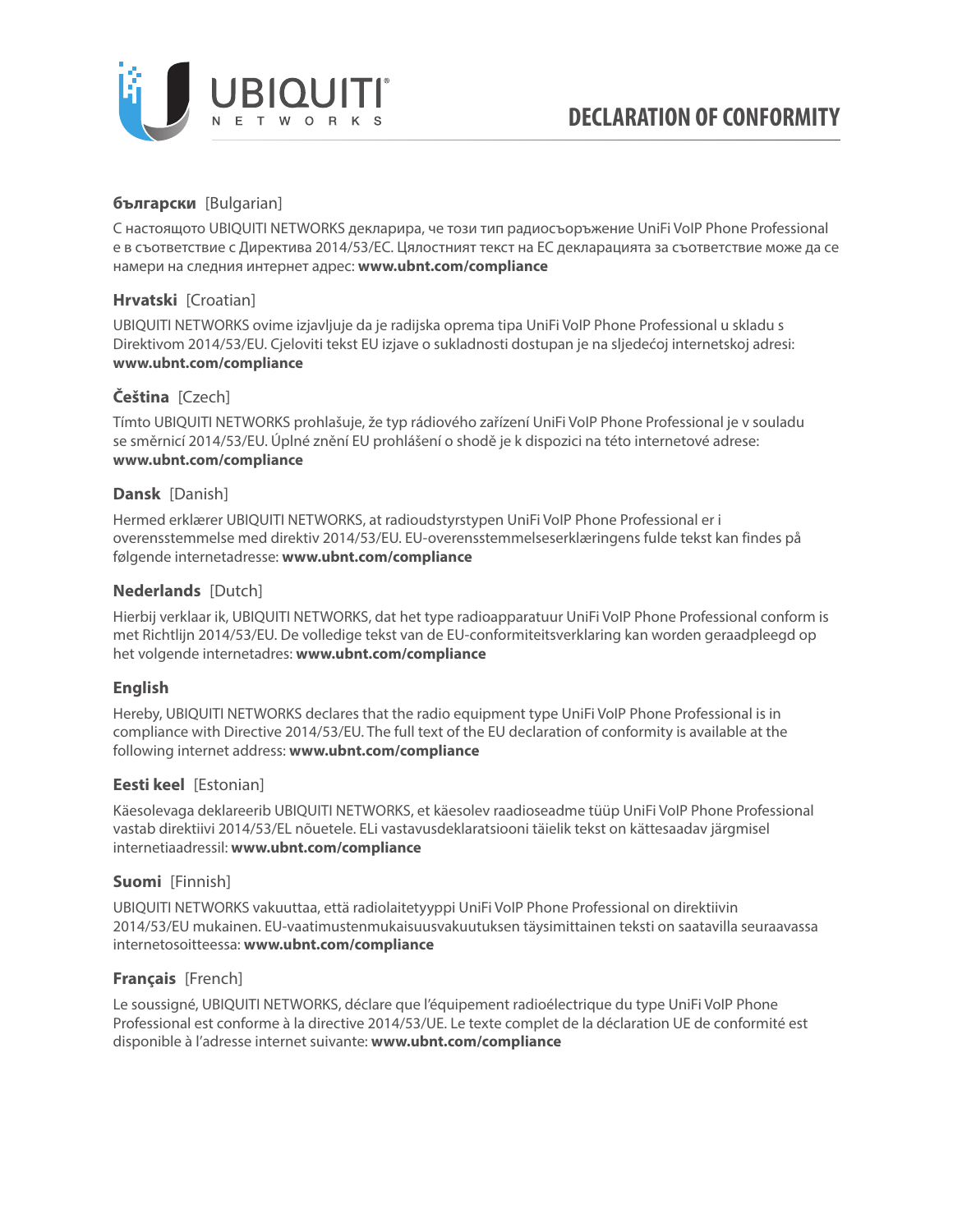

## **Deutsch** [German]

Hiermit erklärt UBIQUITI NETWORKS, dass der Funkanlagentyp UniFi VoIP Phone Professional der Richtlinie 2014/53/EU entspricht. Der vollständige Text der EU‑Konformitätserklärung ist unter der folgenden Internetadresse verfügbar: **[www.ubnt.com/compliance](http://www.ubnt.com/compliance)**

# **Ελληνικά** [Greek]

Με την παρούσα ο/η UBIQUITI NETWORKS, δηλώνει ότι ο ραδιοεξοπλισµός UniFi VoIP Phone Professional πληροί την οδηγία 2014/53/ΕΕ. Το πλήρες κείµενο της δήλωσης συµµόρφωσης ΕΕ διατίθεται στην ακόλουθη ιστοσελίδα στο διαδίκτυο: **[www.ubnt.com/compliance](http://www.ubnt.com/compliance)**

## **Magyar** [Hungarian]

UBIQUITI NETWORKS igazolja, hogy a UniFi VoIP Phone Professional típusú rádióberendezés megfelel a 2014/53/EU irányelvnek. Az EU‑megfelelőségi nyilatkozat teljes szövege elérhető a következő internetes címen: **[www.ubnt.com/compliance](http://www.ubnt.com/compliance)**

## **Íslenska** [Icelandic]

Hér með lýsir UBIQUITI NETWORKS yfir því að Uni i VoIP Phone Professional er í samræmi við tilskipun 2014/53/ESB. Fullur texti ESB samræmisyfi lýsing er að finna á e tirfarandi netfangi: **[www.ubnt.com/compliance](http://www.ubnt.com/compliance)**

### **Italiano** [Italian]

Il fabbricante, UBIQUITI NETWORKS, dichiara che il tipo di apparecchiatura radio UniFi VoIP Phone Professional è conforme alla direttiva 2014/53/UE. Il testo completo della dichiarazione di conformità UE è disponibile al seguente indirizzo Internet: **[www.ubnt.com/compliance](http://www.ubnt.com/compliance)**

## **Latvių kalba** [Latvian]

Ar šo UBIQUITI NETWORKS deklarē, ka radioiekārta UniFi VoIP Phone Professional atbilst Direktīvai 2014/53/ES. Pilns ES atbilstības deklarācijas teksts ir pieejams šādā interneta vietnē: **[www.ubnt.com/compliance](http://www.ubnt.com/compliance)**

### **Lietuvių kalba** [Lithuanian]

Aš, UBIQUITI NETWORKS, patvirtinu, kad radijo įrenginių tipas UniFi VoIP Phone Professional atitinka Direktyvą 2014/53/ES. Visas ES atitikties deklaracijos tekstas prieinamas šiuo interneto adresu: **[www.ubnt.com/compliance](http://www.ubnt.com/compliance)**

### **Malti** [Maltese]

B'dan, UBIQUITI NETWORKS, niddikjara li dan it-tip ta' tagħmir tar-radju UniFi VoIP Phone Professional huwa konformi mad‑Direttiva 2014/53/UE. Id‑dikjarazzjoni tal‑konformità tista' tiġi kkonsultata minn **[www.ubnt.com/compliance](http://www.ubnt.com/compliance)**

### **Norsk** [Norwegian]

UBIQUITI NETWORKS erklærer herved at utstyret UniFi VoIP Phone Professional er i samsvar med direktiv 2014/53/EU. Den fulle teksten til EU‑samsvarserklæringen er tilgjengelig på følgende internettadresse: **[www.ubnt.com/compliance](http://www.ubnt.com/compliance)**

## **Polski** [Polish]

UBIQUITI NETWORKS niniejszym oświadcza, że typ urządzenia radiowego UniFi VoIP Phone Professional jest zgodny z dyrektywą 2014/53/UE. Pełny tekst deklaracji zgodności UE jest dostępny pod następującym adresem internetowym: **[www.ubnt.com/compliance](http://www.ubnt.com/compliance)**